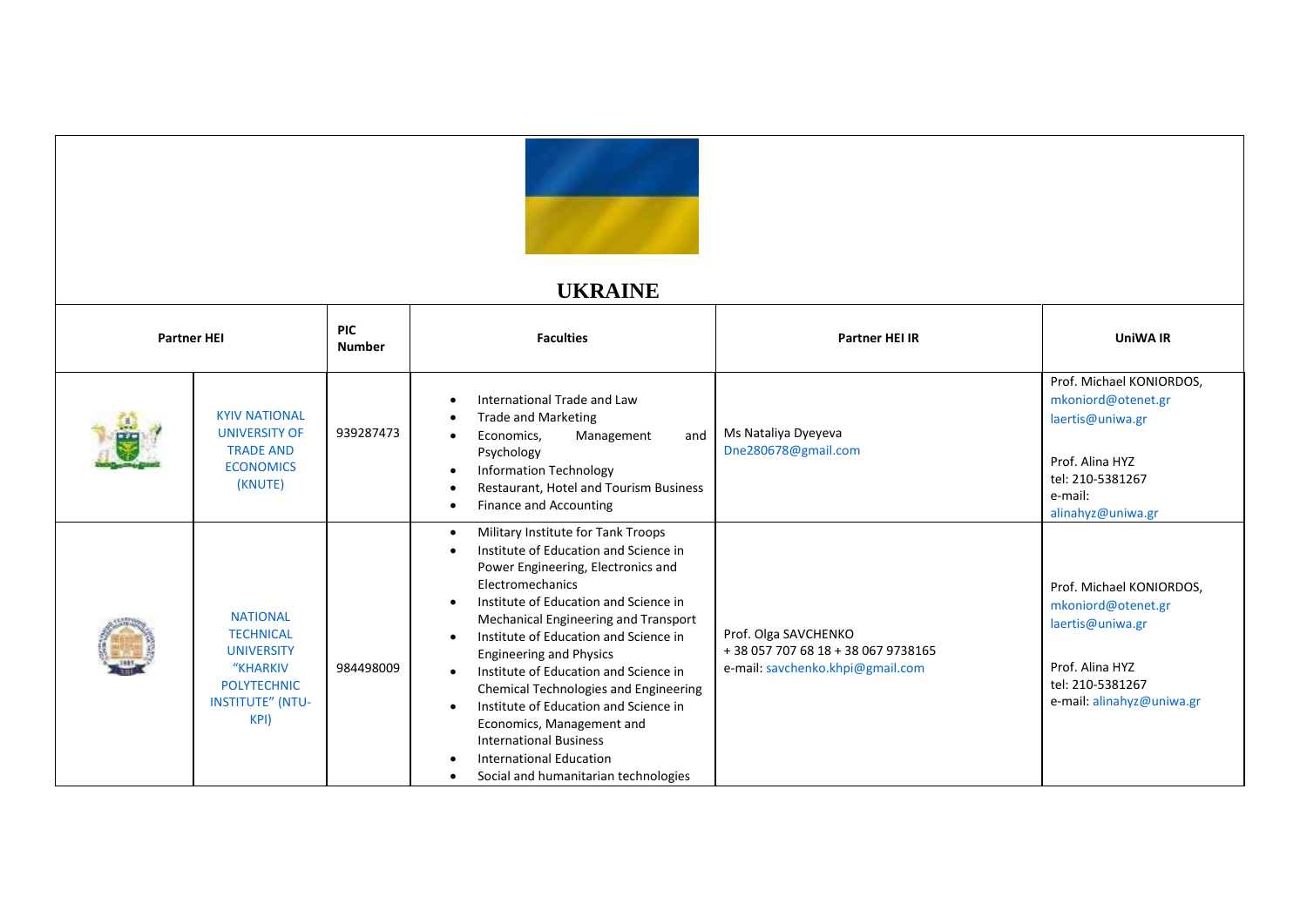|                                                                                         |           | <b>Computer Sciences and Software</b><br>$\bullet$<br>Engineering<br>Computer and Information<br>٠<br>Technologies                                                                                                                                                                                                                                                                                                              |                                                                                          |                                                                     |
|-----------------------------------------------------------------------------------------|-----------|---------------------------------------------------------------------------------------------------------------------------------------------------------------------------------------------------------------------------------------------------------------------------------------------------------------------------------------------------------------------------------------------------------------------------------|------------------------------------------------------------------------------------------|---------------------------------------------------------------------|
|                                                                                         |           | Inter-branch Institute for the<br>$\bullet$<br>Postgraduate Education<br>Center for the Extramural and Distance<br>$\bullet$<br>Training of NTU "KhPI"                                                                                                                                                                                                                                                                          |                                                                                          |                                                                     |
| <b>ODESSA NATIONAL</b><br><b>MARITIME</b><br><b>UNIVERSITY (ONMU)</b>                   | 969580379 | Water transport and shelf structures<br>$\bullet$<br>Shipbuilding, Information Technology<br>and Systems Engineering<br>Port Engineering<br>Educational and Scientific Institute of<br>the Navy<br>Educational and Scientific Institute of<br><b>Maritime Business</b><br>Educational and Scientific Maritime<br><b>Humanities Institute</b><br>Illichivsk Maritime College of ONMU<br>$\bullet$                                | Ms Irina Savelieva<br>savirina@gmail.com<br>Ms Svitlana Glovatska<br>interONMU@gmail.com | Prof. Michael KONIORDOS,<br>mkoniord@otenet.gr,<br>laertis@uniwa.gr |
| <b>NATIONAL</b><br><b>UNIVERSITY OF</b><br><b>PHARMACY (NUPH)</b>                       | 934794336 | <b>Pharmaceuticals Kuznetsova</b><br>$\bullet$<br>Pharmaceutical Technologies And<br>Management<br><b>Medical And Pharmaceutical</b><br>$\bullet$<br>Technologies<br><b>Training Foreign Citizens</b>                                                                                                                                                                                                                           | Ms Svitlana Strapchuk<br>baysvetlana@gmail.com                                           | Prof. Michael KONIORDOS,<br>mkoniord@otenet.gr,<br>laertis@uniwa.gr |
| <b>NATIONAL</b><br><b>UNIVERSITY OF</b><br><b>FOOD</b><br><b>TECHNOLOGIES</b><br>(NUFT) | 974486445 | Educational and Scientific Institute of<br>$\bullet$<br>Food Technology<br>Educational and Scientific Institute of<br>Technical Engineering by name of<br>academician I.S. Hulyi<br>Educational and Scientific Institute of<br>$\bullet$<br><b>Economics and Management</b><br>Biotechnology<br>Environmental<br>and<br>$\bullet$<br>Control<br>Automation and Computer Systems<br><b>Hotel-Restaurant and Tourism Business</b> | Lutska Tetiana<br>e-mail: tetiana.vale@gmail.com                                         | Prof. Maria Tsirintani,<br>martsi@uniwa.gr                          |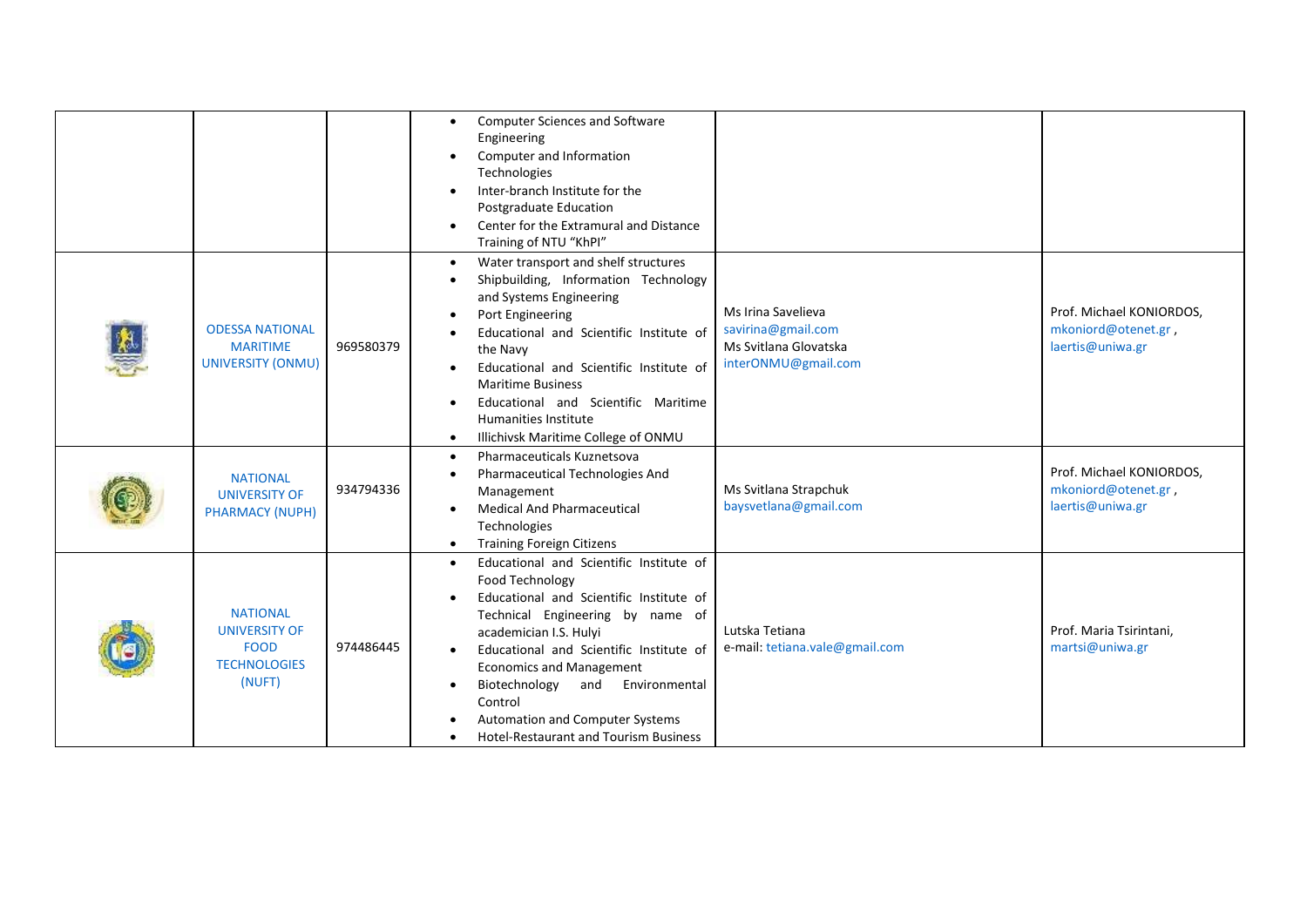| шт           | <b>VINNYTSIA</b><br><b>NATIONAL</b><br><b>TECHNICAL</b><br>UNIVERSITY (VNTU)                                         | 950295421 | <b>Computer Systems and Automation</b><br>Construction, Heat Power Engineering<br>and Gas Supply<br>Engineering<br>Power<br>and<br>$\bullet$<br>Electromechanics<br>Information Technology and Computer<br>Engineering<br>Mechanical Engineering and Transport<br>Infocommunications, Radio Electronics<br>and Nanosystems<br>Management and Information Security<br>Institute of Environmental Safety and<br><b>Environmental Monitoring</b> | Ms. Yanina Tymchuk, International Relations<br>Department<br>e-mail: estec.project@gmail.com                                                                 | Assoc. Prof. Klimis Ntalianis<br>Tel: 6980 439 492<br>Email: kntal@uniwa.gr |
|--------------|----------------------------------------------------------------------------------------------------------------------|-----------|-----------------------------------------------------------------------------------------------------------------------------------------------------------------------------------------------------------------------------------------------------------------------------------------------------------------------------------------------------------------------------------------------------------------------------------------------|--------------------------------------------------------------------------------------------------------------------------------------------------------------|-----------------------------------------------------------------------------|
|              | <b>ODESSA STATE</b><br><b>ACADEMY OF</b><br><b>CIVIL ENGINEERING</b><br><b>AND</b><br><b>ARCHITECTURE</b><br>(OGASA) | 934700731 | Engineering-building institute<br>$\bullet$<br>Architectural and Art Institute<br>Construction and Technological Institute<br>Institute of Hydraulic Engineering and<br>Civil Engineering<br>Faculty of Economics and Management<br>in Construction                                                                                                                                                                                           | Prof. Oleg Popov<br>oleg.a.popov@gmail.com                                                                                                                   | Prof. John Kiousopoulos<br>Tel 6936128919<br>kionas@uniwa.gr                |
| <b>XHYEA</b> | <b>KHARKIV NATIONAL</b><br><b>UNIVERSITY</b><br>OF CIVIL<br><b>ENGINEERING AND</b><br>ARCHITECTURE<br>(KNUCEA)       | 934188377 |                                                                                                                                                                                                                                                                                                                                                                                                                                               | Prof. Tatiana Sergeyeva<br>sehud_sergeyeva@mail.ru<br>sergeyeva.gesyca@gmail.com                                                                             | Prof. John Kiousopoulos<br>Tel 6936128919<br>kionas@uniwa.gr                |
|              | V. N. KARAZIN<br><b>KHARKIV</b><br><b>NATIONAL</b><br><b>UNIVERSITY (KKNU)</b>                                       | 986260984 | School of Biology<br>School of Chemistry<br><b>School of Computer Sciences</b><br>School of Ecology<br><b>School of Economics</b><br>School of Foreign Languages<br>School of Geology,<br>Geography,<br><b>Recreation and Tourism</b><br>School of History<br>School of International<br>Economic<br><b>Relations and Travel Business</b><br>School of Law<br>$\bullet$                                                                       | Katerina Utkina<br>kateutkina@gmail.com<br>Iuliia Makhanova, Head of the Department of<br>International Programs and Academic mobility<br>int.dep@karazin.ua | Prof. John Kiousopoulos<br>Tel 6936128919<br>kionas@uniwa.gr                |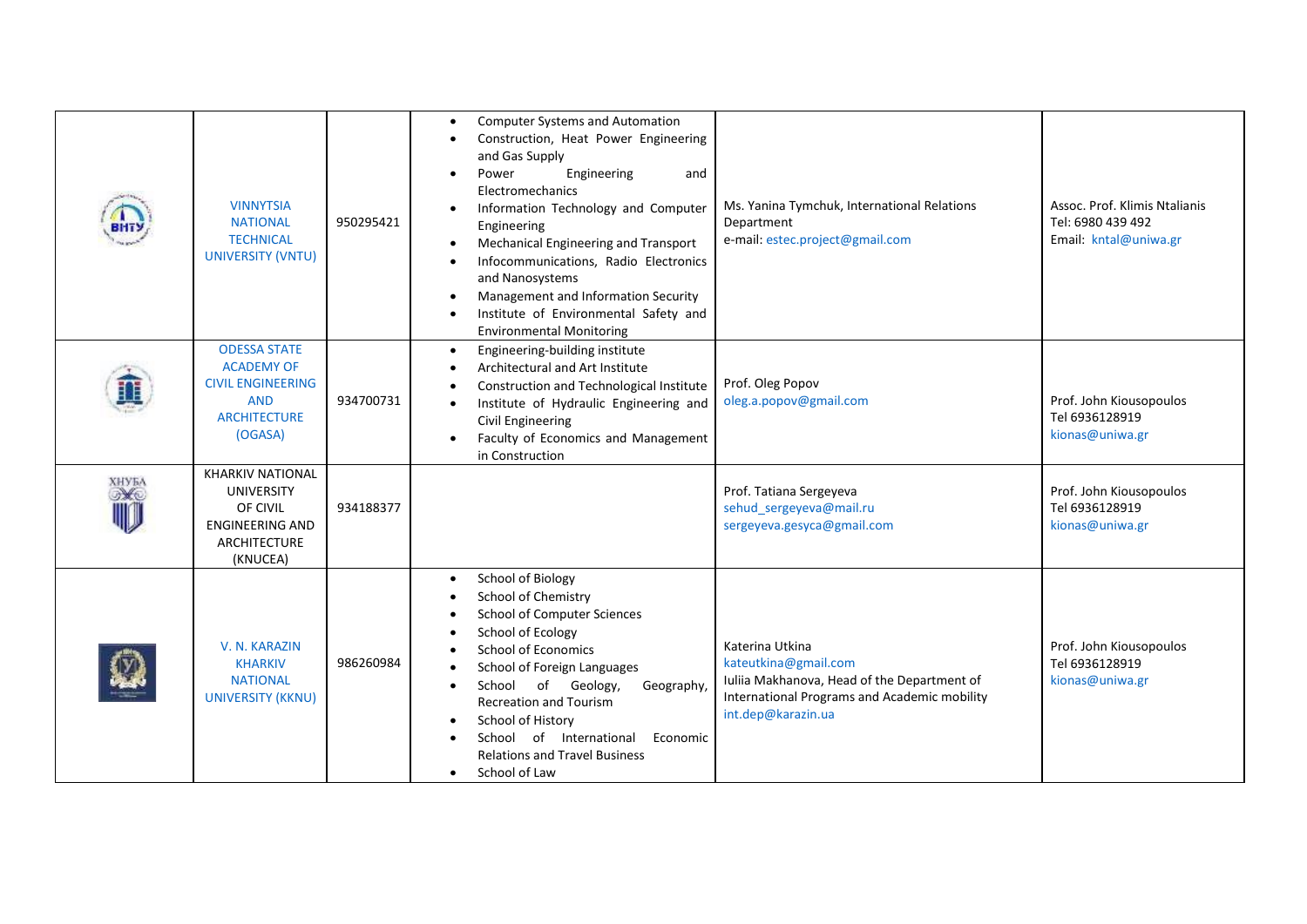|                                                                                                                                                                                                 |           | School Mathematics and Computer<br>$\bullet$<br>Sciences<br>School of Medicine<br>$\bullet$<br>School of Philology<br>School of Philosophy<br><b>School of Physics</b><br>School of Physics and Energy<br>School of Physics and Technology<br>School of Psychology<br>School of Radiophysics, Biomedical<br><b>Electronics and Computer Systems</b><br>School of Sociology<br>$\bullet$<br>Karazin Business School<br>$\bullet$                                                                                                                                                                                                                                                                                                       |                                                                                                                                   |                                                              |
|-------------------------------------------------------------------------------------------------------------------------------------------------------------------------------------------------|-----------|---------------------------------------------------------------------------------------------------------------------------------------------------------------------------------------------------------------------------------------------------------------------------------------------------------------------------------------------------------------------------------------------------------------------------------------------------------------------------------------------------------------------------------------------------------------------------------------------------------------------------------------------------------------------------------------------------------------------------------------|-----------------------------------------------------------------------------------------------------------------------------------|--------------------------------------------------------------|
| <b>STATE HIGHER</b><br><b>EDUCATIONAL</b><br><b>INSTITUTION</b><br><b>PRYDNIPROVSKA</b><br><b>STATE ACADEMY OF</b><br><b>CIVIL</b><br><b>ENGINEERING AND</b><br><b>ARCHITECTURE</b><br>(PSACEA) | 986348284 | Automation and computer-integrated<br>$\bullet$<br>technologies<br><b>Transportation Engineering</b><br>$\bullet$<br>Architecture and Urban-Planning<br><b>Construction and Civil Engineering</b><br>Industrial and Civil Engineering<br>٠<br>Industry-specific Engineering<br>Geodesy and Land management<br>Ecology<br>Economics<br><b>Computer Science</b><br>Marketing<br><b>Materials Science</b><br>Management<br>Metrology and information-measuring<br>equipment<br>International cooperation in Economics<br>٠<br>Accounting and taxation<br>Entrepreneurship, trade and stock<br>exchange activity<br>Public management and administration<br>$\bullet$<br>System analysis<br>Finance, banking, insurance<br>Civil security | <b>Borys Dikarev</b><br>Vice-Rector for Academic and International Affairs<br>yuliya.degtyariova@gmail.com<br>ecenter@pgasa.dp.ua | Prof. John Kiousopoulos<br>Tel 6936128919<br>kionas@uniwa.gr |